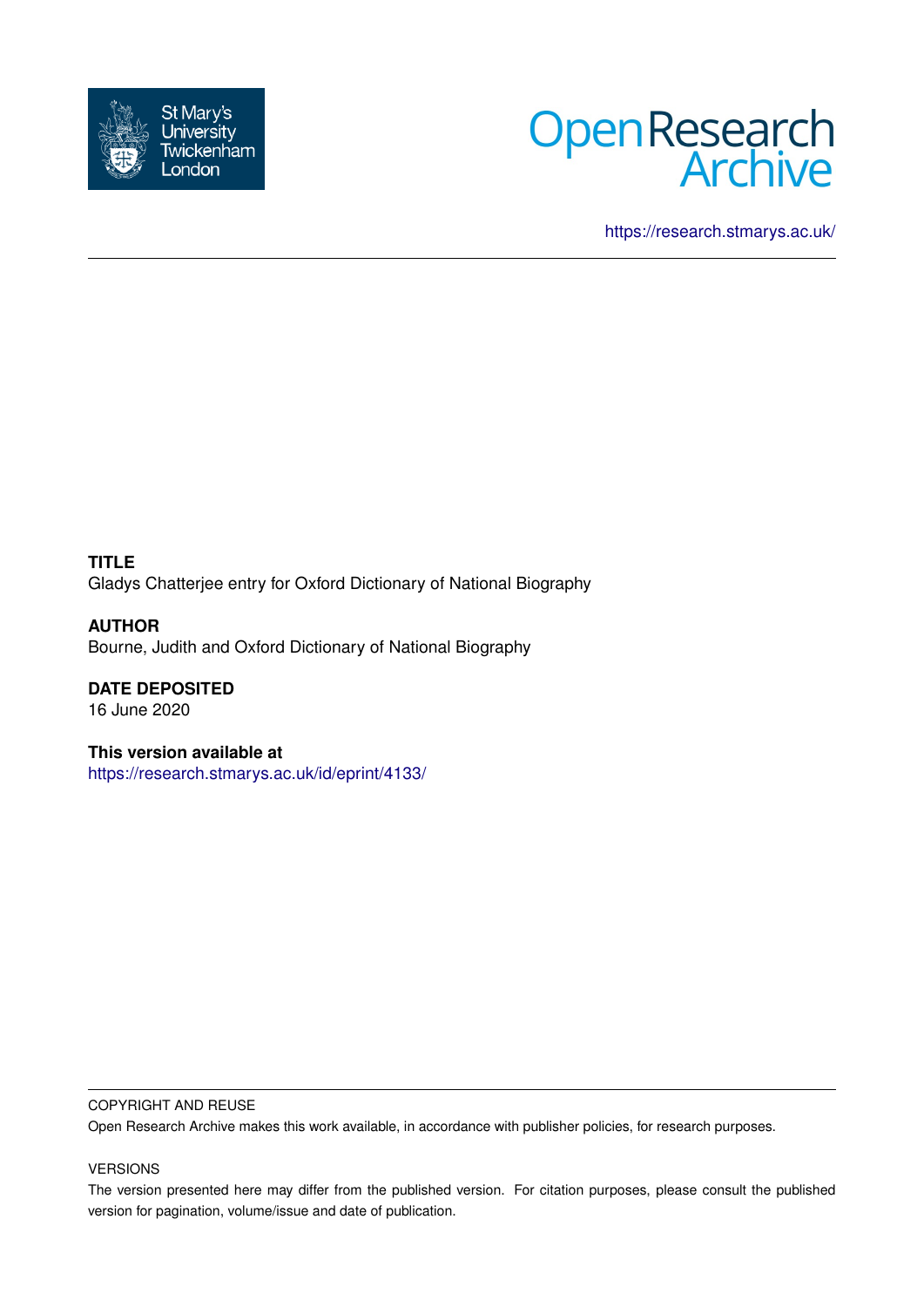**Chatterjee, Lady Gladys Mary (nee Broughton) (1883-1969),** barrister, O.B.E., M.A., D.Sc., was born in Ujjain, India, on 30 October 1883, the daughter of Captain William Broughton. Chatterjee attended the High School, Bedford and in 1911 obtained a B.A. in Philosophy at University College, London (she was also the holder of numerous scholarships: Gilchrist, John Stuart Mills, Joseph Hume and Ricardo). After her degree she attended Bedford College and obtained a diploma in teaching, followed by a D.Sc. at the London School of Economics where she wrote her thesis on "Women and Children in Indian Industry".

After this she returned to Inia and was appointed Inspector of Schools in the Central Provinces of India (an area covering parts of what is now known as Madhya Pradesh, Chhattisgarh and Maharashtra). With the advent of First World War Chatterjee was sent to Delhi as welfare officer in the Ministry of Munitions in National and Controlled Factories. She was awarded an OBE in 1917 for her war work as organiser of Women's Welfare in National Shell and National Projectile Factories. She was one of the first to be awarded such a medal as the Order of the British Empire was designed to reward individuals for their war service. Munition work was vital to the Allies' war success. It was through the dangerous munition work of women such as Chatterjee and the women who worked in the factories that kept the front line supplied with weapons and ammunition. This work also broke down traditional Victorian stereotypes of women and paved the way for women's participation in the public sphere.

After the war Chatterjee held other such official roles such as Investigator to the Industrial Fatigue Research Board and adviser to the Government of India on labour questions affecting women and children. In 1921 with Edith Allen and Ethel May Newbold she published *A Statistical Study of the Turnover in Munitions and Other Factories (Reports of the Industrial Fatigue Research Board No. 13)*.

On 30 April 1924, in Kensington Registry Office, she married widower Lord Atul Chandra Chatterjee (1874-1955), an Indian civil servant, a member of the Viceroy's Executive Council in charge of the Department of Industries and Labour. In 1925 they settled in England following Sir Atul's appointment as the High Commissioner for India in the UK, a position he would remain in for six years. He was responsible for the erection of India House, Aldwych.

Although Chatterjee was a renown hostess she continued to hold an individual and professional life. This is shown through her Call to the in 1933 at Lincoln's Inn. Despite third class passes in many of her Bar exams she worked in Common Law and Privy Council chambers, practising in the Probate, Divorce and Admiralty Courts. She appeared before the Judicial Committee of the Privy Council in some Indian and Ceylon appeals and was Counsel for the Legal Aid Committee for Poor Persons. During the Second World War she acted as counsel for the Service Department of the Law Society in divorce cases.

In 1955 Air Atul died. She revised his work on *A Short History of India* and continued as an active participant in the work of the International Federation of Women Lawyers, of which she was Vice-President. She represented the Federation at conferences of the United Nations of the Prevention of Crime and the treatment of Offenders at Geneva in 1955 and the commission of the Status of Women in 1966.